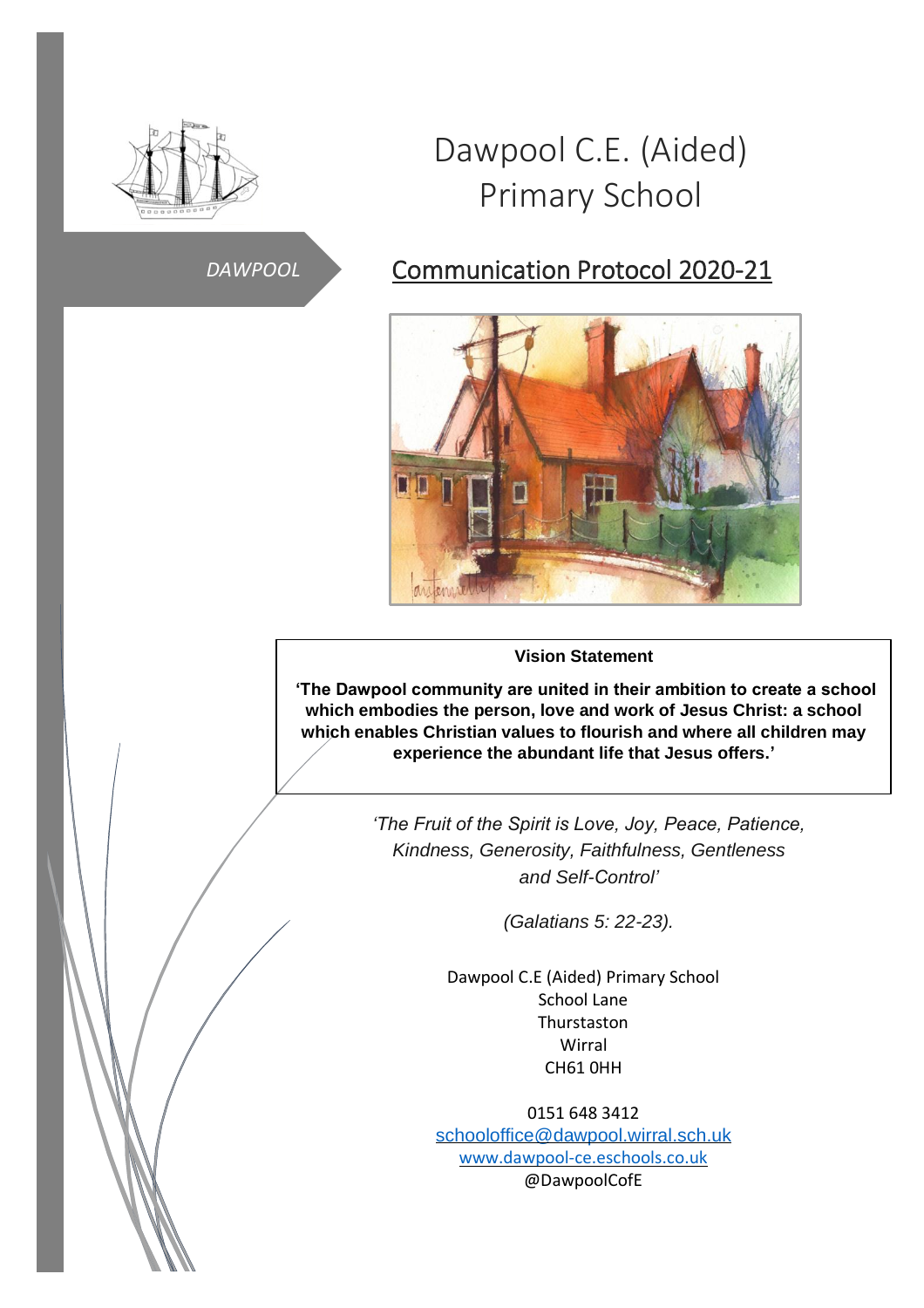

#### Contents

| 1. |                                                                                       |  |
|----|---------------------------------------------------------------------------------------|--|
| 2. |                                                                                       |  |
| 3. |                                                                                       |  |
| 4. |                                                                                       |  |
| 5. |                                                                                       |  |
| 6. |                                                                                       |  |
| 7. |                                                                                       |  |
| 8. |                                                                                       |  |
|    |                                                                                       |  |
|    |                                                                                       |  |
|    |                                                                                       |  |
|    |                                                                                       |  |
|    |                                                                                       |  |
|    |                                                                                       |  |
|    |                                                                                       |  |
|    |                                                                                       |  |
|    |                                                                                       |  |
|    |                                                                                       |  |
|    |                                                                                       |  |
|    |                                                                                       |  |
|    |                                                                                       |  |
|    |                                                                                       |  |
|    |                                                                                       |  |
|    |                                                                                       |  |
|    |                                                                                       |  |
|    |                                                                                       |  |
|    | 4.1. Protocols for informal discussion with class teachers before and after school 15 |  |
|    |                                                                                       |  |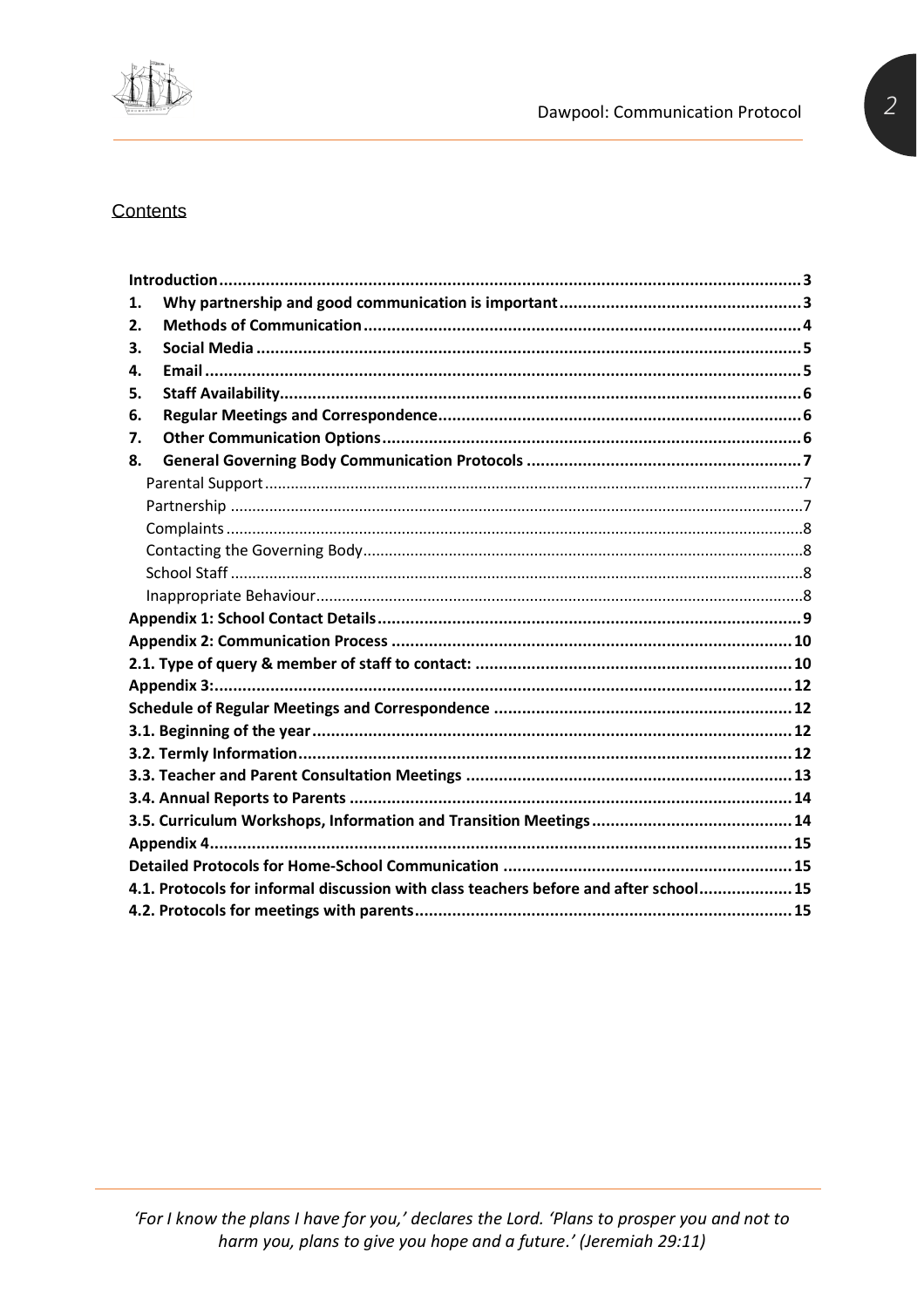

# <span id="page-2-0"></span>**Introduction**

The purpose of this document is to set out expectations for how school and home can successfully communicate and to ensure the best partnership of support for each child's learning.

Throughout this document the word "parent" is used extensively but Carers of Looked After Children (LAC) should regard the terms "parent" and "carer" as being synonymous.

# <span id="page-2-1"></span>**1. Why partnership and good communication is important**

At Dawpool C.E. (Aided) Primary School,

- Every child is entitled to the best learning opportunity and we are committed to working in partnership with parents to deliver this.
- The child is the most important consideration in any conversation.
- A three-way process of communication between the child, home and school is essential for all children to thrive and flourish.
- All communication should be open, honest, accessible, timely, respectful and appropriate.
- Communication is about more than information exchange: it is about the development of positive relationships.
- Communication involves active listening by both the school and parents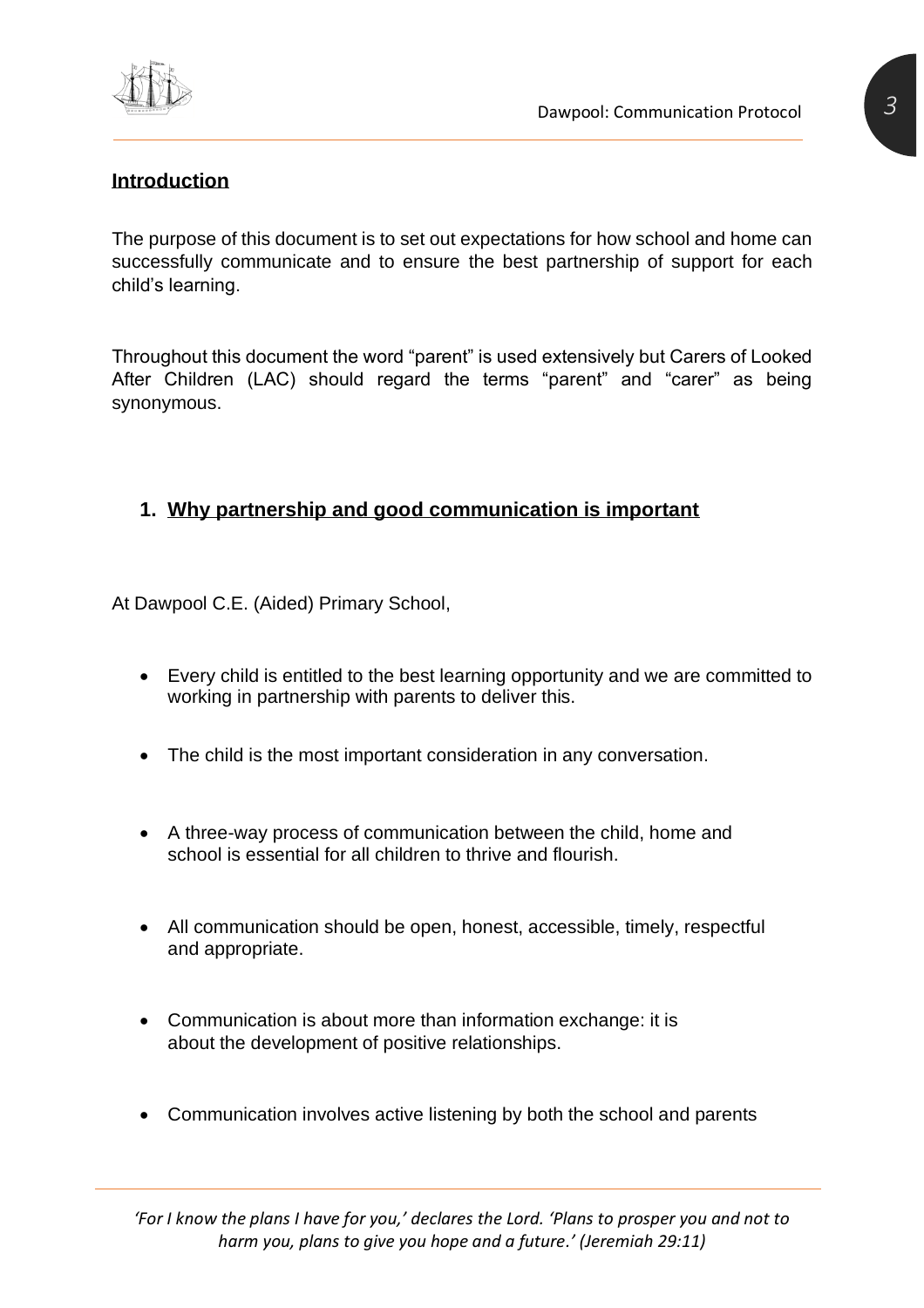

so that both parties have a clear understanding and expectation of what the school is aiming to achieve. Parents can and should work with the school to achieve this and thus be able to help their own children more.

• Activities inviting parents into school are a good way for us to build relationships with parents and to develop a welcoming 'family atmosphere' within school. However, these activities are not a statutory obligation of the school and parents are not obliged to attend.

#### <span id="page-3-0"></span>**2. Methods of Communication**

- We actively seek to engage with parents.
- We continually seek to refine how we liaise with parents in order to meet our aim of providing all the information they need to be active partners in their child's learning journey.
- We recognise that everyone has their own preferred method of communication as well as availability and we aim to accommodate this wherever possible, but hope that what we have set out in this document will put parents in contact with the person best placed to help them as soon as possible.
- We are committed to being a 'listening' school and always welcome parents who want to meet with our staff. However, we do recommend that an appointment is made if a parent has a particular issue they wish to discuss. This will ensure the member of staff they want to see is prepared and able to focus on the conversation.
- Appointments can be made in a number of ways: sending a note in with the child, or telephoning the office to leave a message.
- Generally speaking, we recommend that concerns are discussed with the child's class teacher in the first instance, as this will be the person who will know the child and their family best. If this doesn't provide the information needed or if parents feel that the issue hasn't been resolved, then they should contact the member of staff identified in Appendix 2 – Our Communication Process.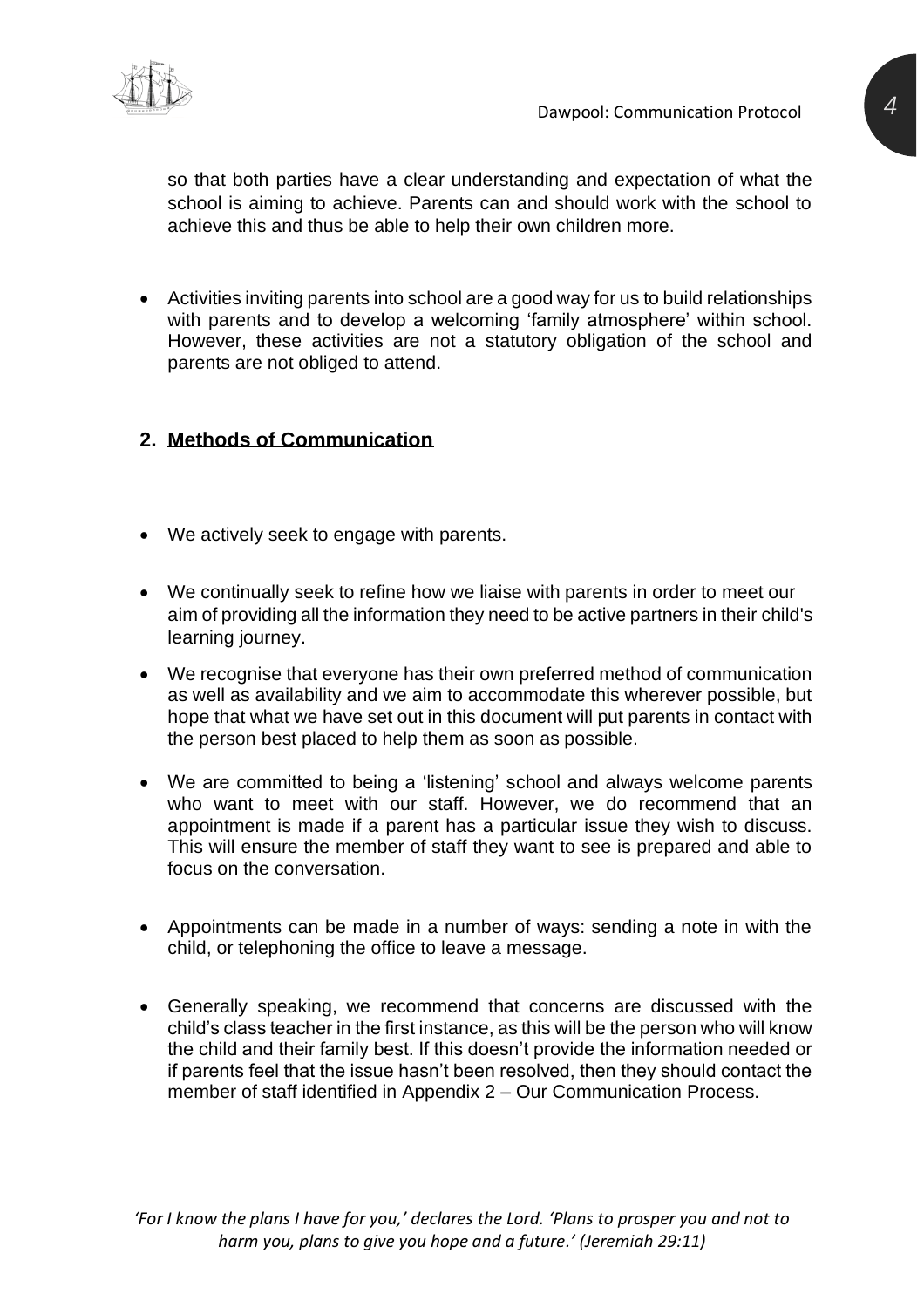

• To enable the school to hear the views of parents, a questionnaire is issued at parents' evenings in the autumn and spring terms. Parents are also invited to meetings with the school governors twice a year to discuss things that matter to you and your child. The findings are incorporated into the school's improvement planning.

# <span id="page-4-0"></span>**3. Social Media**

At Dawpool we are united in our ambition to create a school which embodies the person, love and work of Jesus Christ. If people take grievances to, and/or make adverse comments about the school on the various social media outlets that exist, our vision is put in jeopardy. Jesus was clear in his instructions: 'Love your neighbour as yourself' (Matthew 22:39). The book of Proverbs (12.6) tells us that 'Words have the power to destroy and the power to build up.' They can be filled with hate or hope, bitterness or blessing, complaining or compliments. How many of us will hear criticism more loudly than affirmation? Will hear words of rejection over and above words of acceptance? We ask that our school community think carefully about the comments made on social media, using them to be witnesses to the school's core values: *Love, Joy, Peace, Patience, Kindness Generosity, Faithfulness, Gentleness and Self-Control*. We expect words to build one another up and celebrate what is special about our school.

# <span id="page-4-1"></span>**4. Email**

In recent years, communications between home and school have shifted quite dramatically from pen and paper to email; with email becoming the preferred and predominant mode of communication.

Email provides us with a quick, cheap and easy means of communication. As a result, it is used for such a wide range of communications, it has also become increasingly difficult to distinguish between formal and informal communications.

The ease of communication via email has many advantages but these are proving to have ever diminishing returns, as the expectation for almost instantaneous reply, in a well-informed, considered and timely manner appears to be on the increase.

Due to the high volume of emails received in school each day, it is not always possible to respond in a timely manner. As a school our first priority is to deliver high quality teaching and learning which is more difficult if staff are constantly monitoring and responding to email.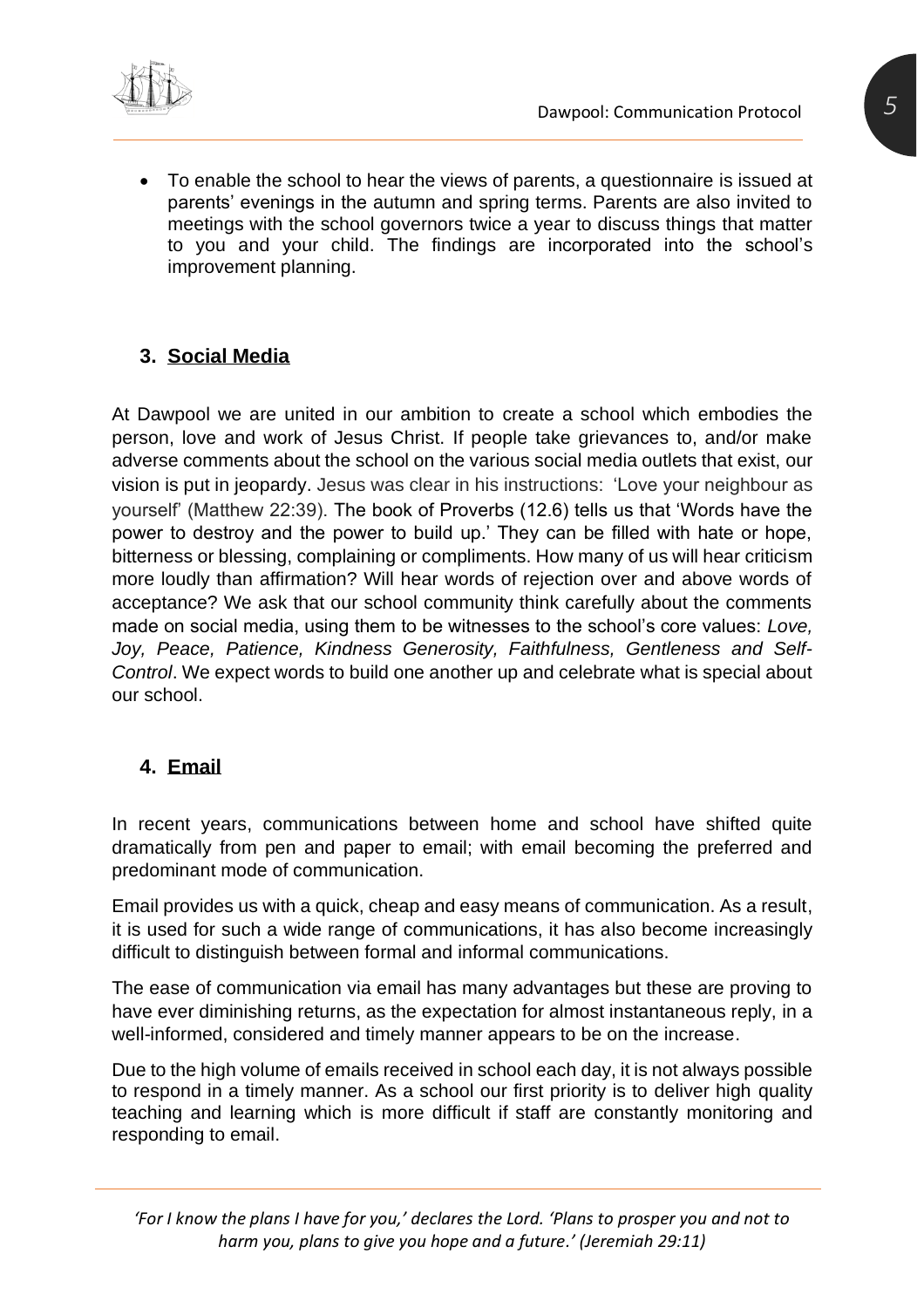

We will strive to respond to email as quickly as possible. However, if you require a timely response, please telephone the school and speak with staff directly.

# <span id="page-5-0"></span>**5. Staff Availability**

Staff will always try to meet with parents as soon as their timetable allows. Please bear in mind that teaching commitments have to be met and also there are other circumstances that lead to staff not being available at school at the time that is requested. All teaching staff have time for preparation, planning and assessment (PPA) as part of their working week and there are times when they may be absent for training or liaison with other schools or agencies to ensure we are continually delivering best practice for all children in school.

Members of the Senior Leadership Team (SLT) also attend meetings off-site for various reasons and so may not be available at the time requested. Should the person who is needed be unavailable, arrangements will be made for someone to deputise or for the meeting to be rearranged for the earliest opportunity in discussion with parents.

# <span id="page-5-1"></span>**6. Regular Meetings and Correspondence**

Throughout the course of the school year, we provide information relating to children's learning, achievement and activities as well as offering opportunities for parents to come into school for formal and informal meetings. We have set out a detailed schedule of meetings and correspondence, so that everyone knows when these occur and what to expect (see appendix 3).

# <span id="page-5-2"></span>**7. Other Communication Options**

We try hard to provide all the information needed to help parents be active partners in their child's personal learning journey. We know that open and effective communication between home and school helps children to learn, thrive and achieve their potential.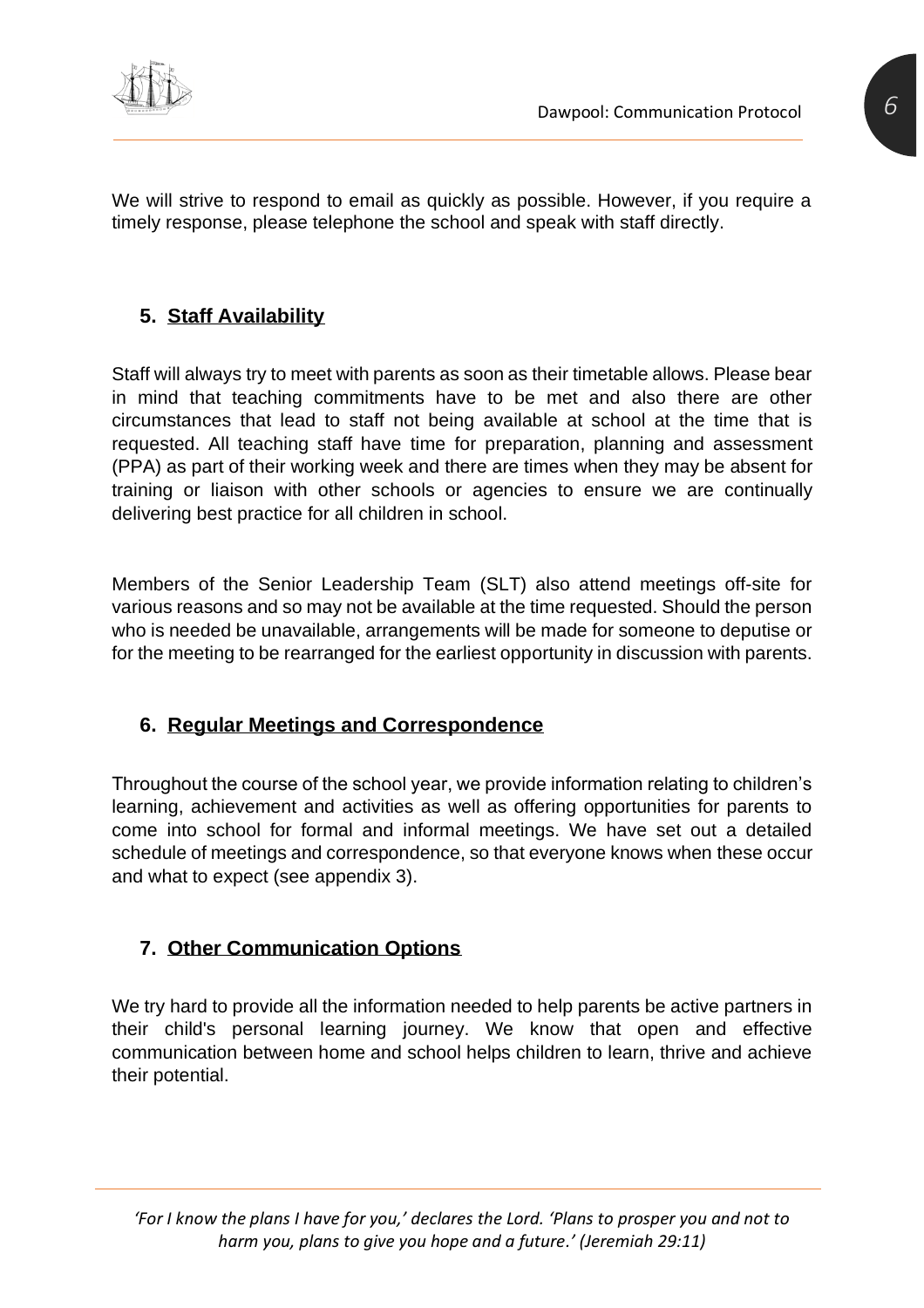

We value all thoughts and ideas as to how things might work better and will try to accommodate them wherever we feel this will positively affect all children.

Information published by the school can be found on the school's website. The website is updated regularly and contains a wealth of information for each class and the whole school; including calendar events. The website should be used as the first point of contact for dates.

A contact sheet is issued annually for parents to check and update where necessary. If any parent feels they are not receiving communication, it is vital they let the school office know as soon as possible.

In some circumstances, we may send reminders and short information notices using email or twitter. This enables information to be communicated quickly. The receipt of information on a timely basis is sometimes vitally important and again, it is the responsibility of parents to ensure their contact details are up to date.

Paper copies of letters are sent out directly to parents. These are given out in class and the children asked to put them in their bags and deliver them straight to their parents. We ask all families to check their child's bag daily.

# <span id="page-6-0"></span>**8. General Governing Body Communication Protocols**

<span id="page-6-1"></span>**Parental Support**: The Governing Body of Dawpool C.E. (Aided) Primary School is very clear in its understanding of the value of parental support in all aspects of children's school life. In turn, all school employees are directed to engage positively with parents and strive to foster positive relationships that assist children to learn, thrive, flourish and achieve their full potential. We want parents to be active partners in their child's learning.

<span id="page-6-2"></span>**Partnership:** The school is committed to the concept of partnership in supporting all children. We have set out here the commitment the school makes to sharing information and how the school can be contacted for any matter that needs to be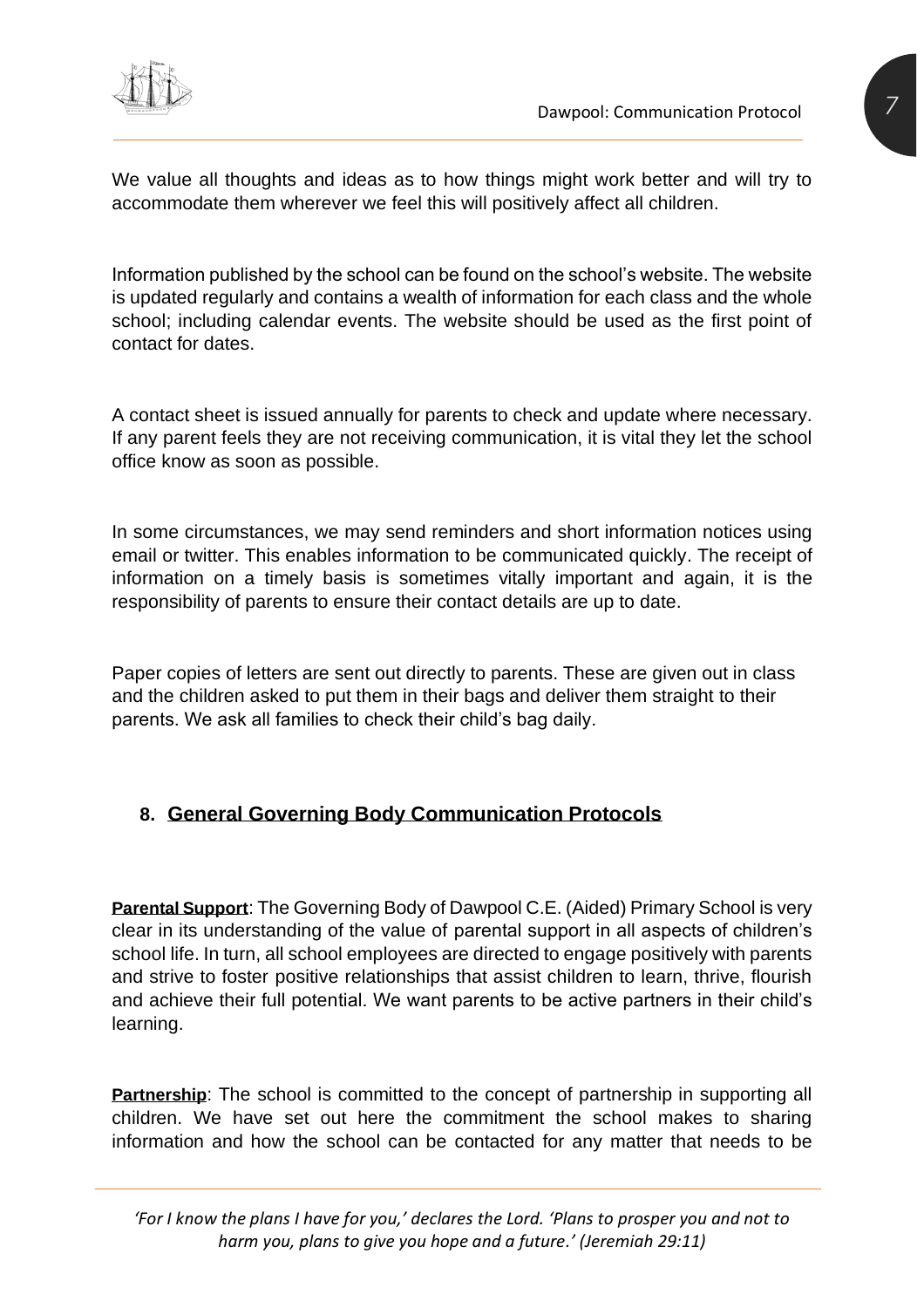

discussed. If there is any concern that a member of staff has not met the commitments set out in this policy, this needs to be brought to the attention of the Head Teacher or Chair of Governors immediately.

<span id="page-7-0"></span>**Complaints**: A copy of the School's Complaints Policy can be found on the school's website.

<span id="page-7-1"></span>**Contacting the Governing Body**: We wish to make clear that we are eager to hear of any questions, concerns, suggestions or complaints from any school stakeholder.

Parents, children or staff can leave a message at the school office for the Chair of Governors or a particular other named governor to contact them.

<span id="page-7-2"></span>**School Staff**: We greatly value the professionalism and dedication of all our staff and expect them to be treated with respect at all times, remembering that their first concern is the safeguarding and education of the children. To reaffirm; we believe communication is a two-way process that involves active listening by all parties.

<span id="page-7-3"></span>**Inappropriate Behaviour**: The Governing Body will not under any circumstances tolerate violence, aggressive or threatening behaviour and/or verbal, physical or emotional abuse against any member of the school community. We reserve the right to remove right of access to the school from any person who does not behave in an appropriate manner. Such incidents will be dealt with formally, through official channels. All members of the school community have a right to expect that the school is a safe place in which to work and learn.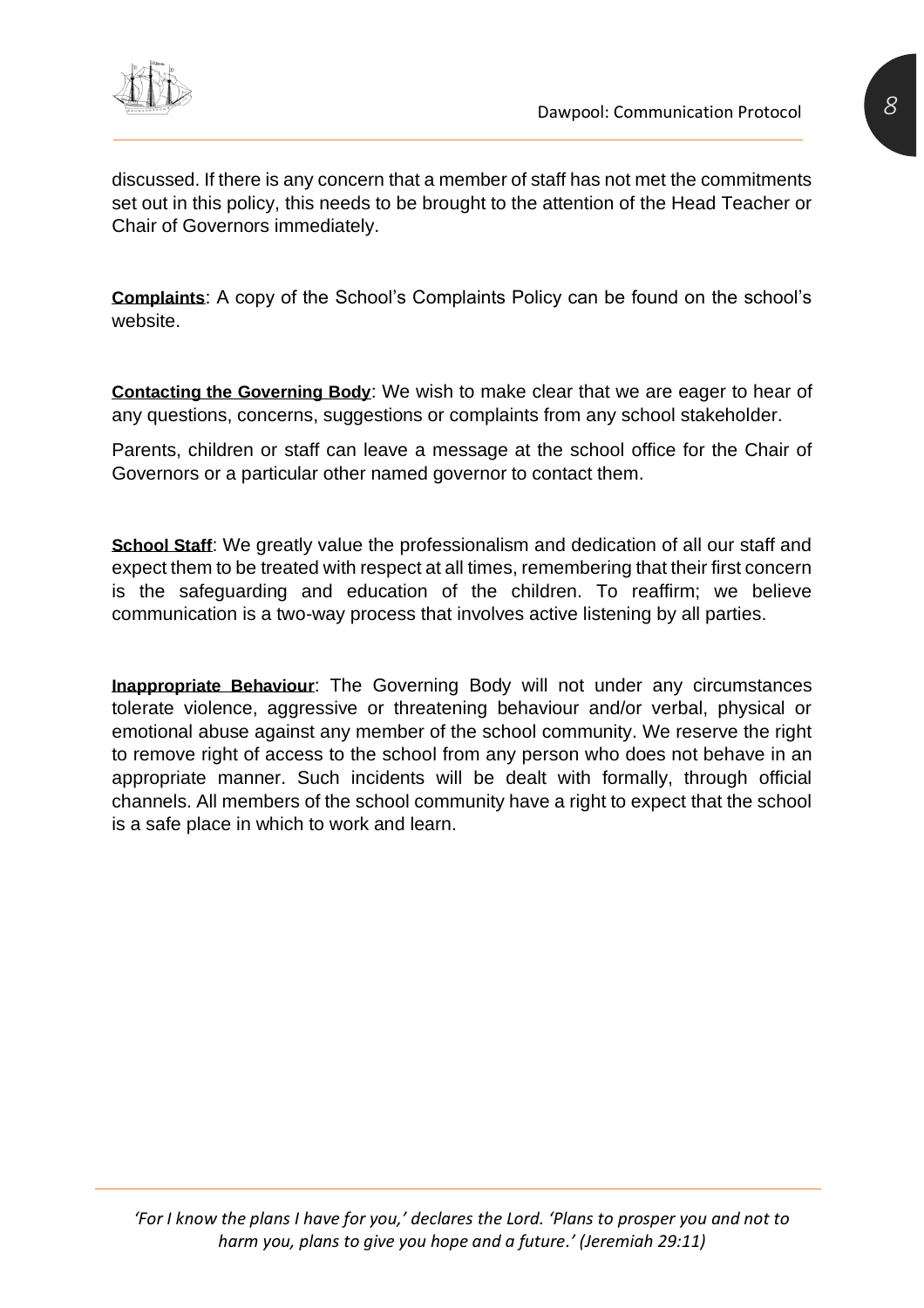<span id="page-8-0"></span>

# **Appendix 1: School Contact Details**

**Dawpool C.E. (Aided) Primary School 6 School Lane Thurstaston Wirral CH61 OHH**

> **Telephone: 0151 648 3412 Fax: 0151 648 5614**

**Wrap-Around mobile number: 07874 715 105**

**Email: [schooloffice@dawpool.wirral.sch.uk](mailto:schooloffice@dawpool.wirral.sch.uk)**

**Website: [www.dawpool-ce.eschools.co.uk](http://www.dawpool-ce.eschools.co.uk/)**

**Twitter: @DawpoolCofE**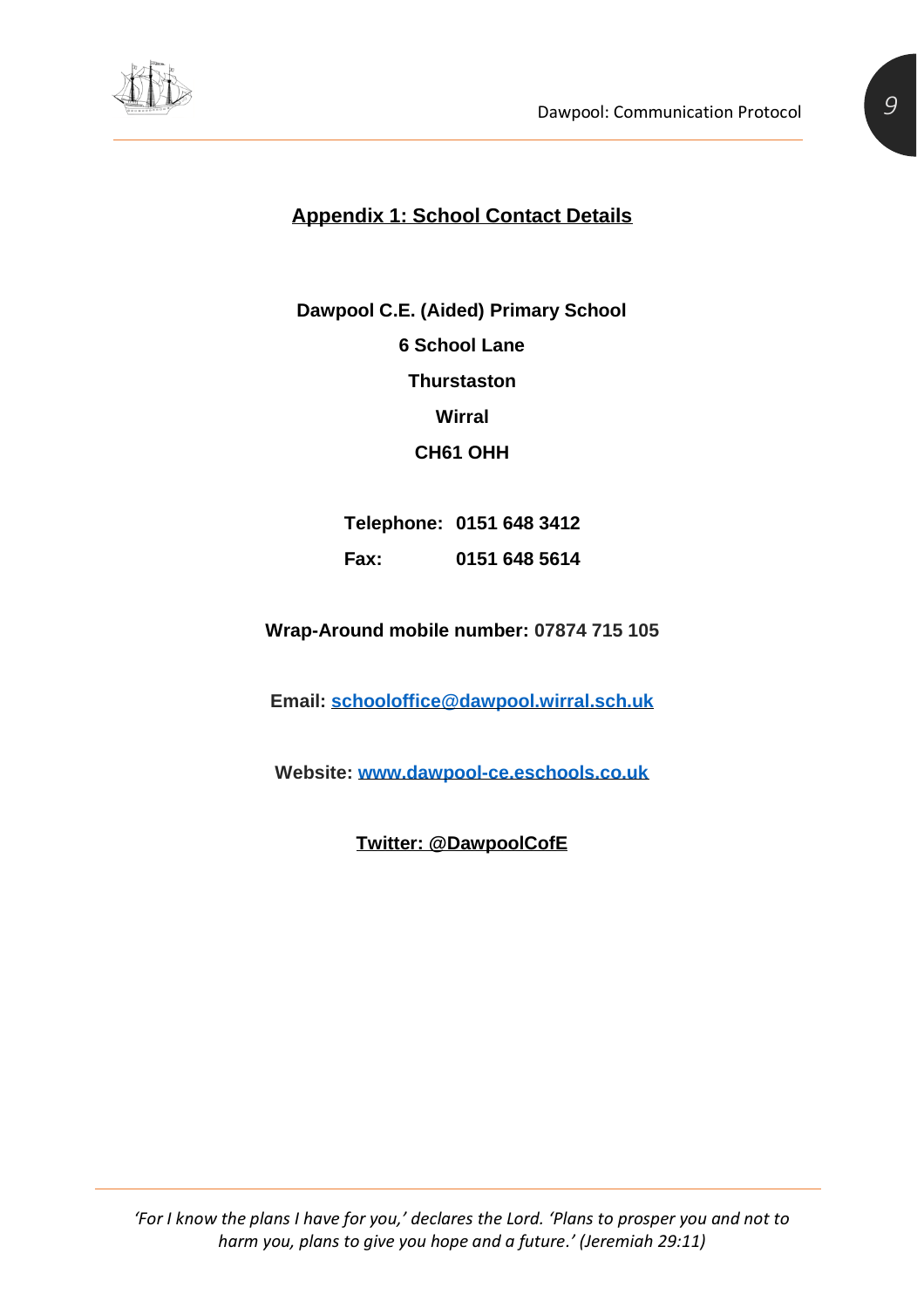



# **Appendix 2: Communication Process**

<span id="page-9-0"></span>We have set out below the staff who we believe will be best placed to respond to various types of enquiry:

#### <span id="page-9-1"></span>**2.1. Type of query & member of staff to contact:**

For any issue relating specifically to your child (learning, progress, behaviour, equipment, timetables etc.) you should initially speak to your child's class teacher. A face to face meeting is probably best for this type of issue. Please arrange this meeting by contacting the school office or writing a note directly to the class teacher.

If you feel that any issue, as described above, has not been resolved or you need more advice following these discussions, please contact one of our Senior Leadership team as appropriate:

- Mrs Poston (EYFS Leader)
- Mrs Young (KS1 Leader)
- Mrs McCann (Deputy Head Teacher / KS2 Leader)

Questions about Special Educational Needs should be directed to Miss Venables, SENCO.

Child Protection and Safeguarding concerns should be directed to the Designated Safeguarding Leads (DSL) as follows:

- Mr D. Burrows (Head Teacher)
- Mrs C. McCann (Deputy Head Teacher)
- Mrs E. Kenney (Business Manager)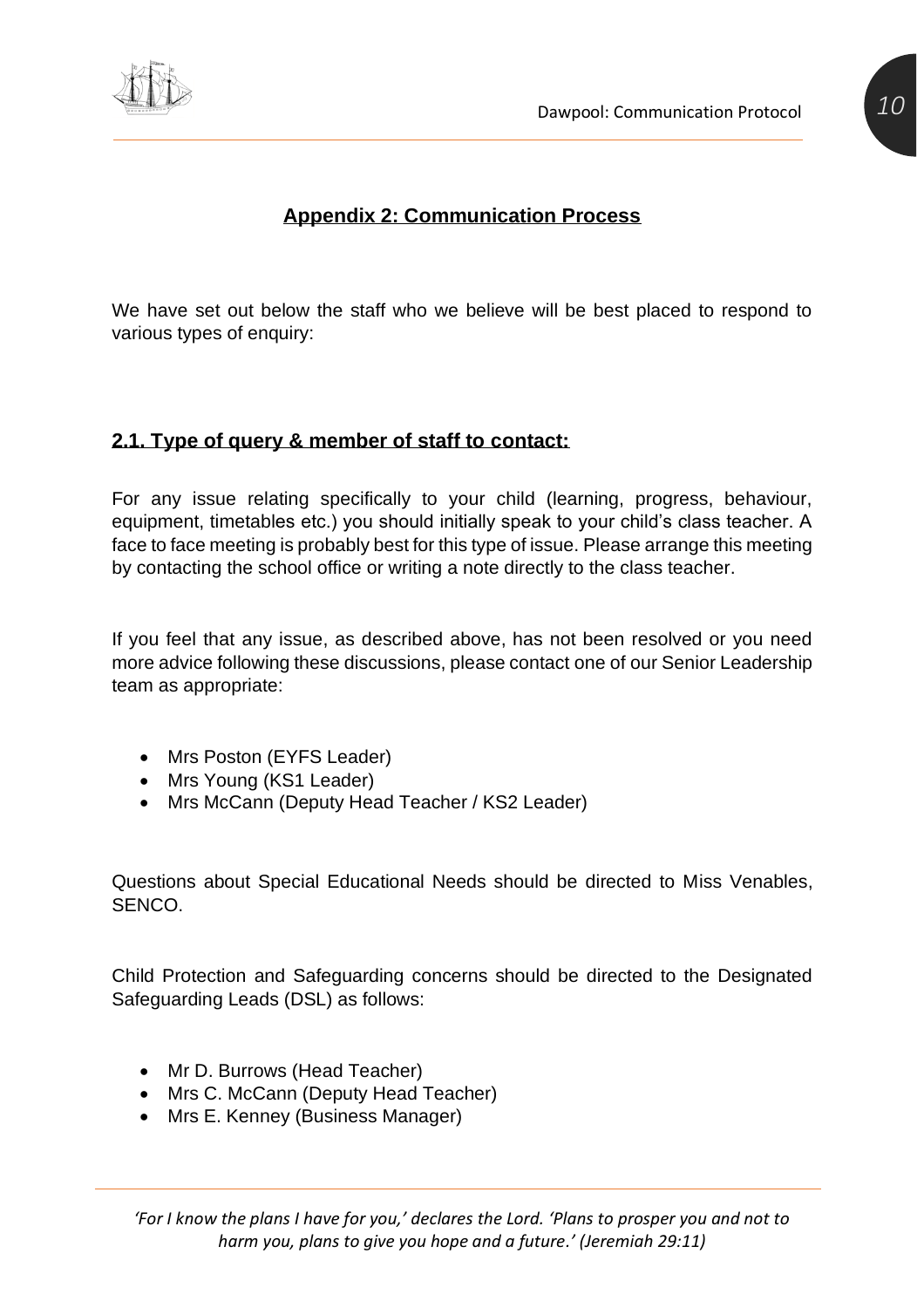

Queries regarding letters, admin, attendance, school dinners, clubs, payments, finance etc. should be directed to Mrs Kenney and Mrs Parr in the school office.

Concerns or complaints, that have not been previously resolved by speaking with other staff members as listed above, should be directed to Mr Burrows, Head Teacher. A copy of our Complaints Policy can be downloaded from the school website.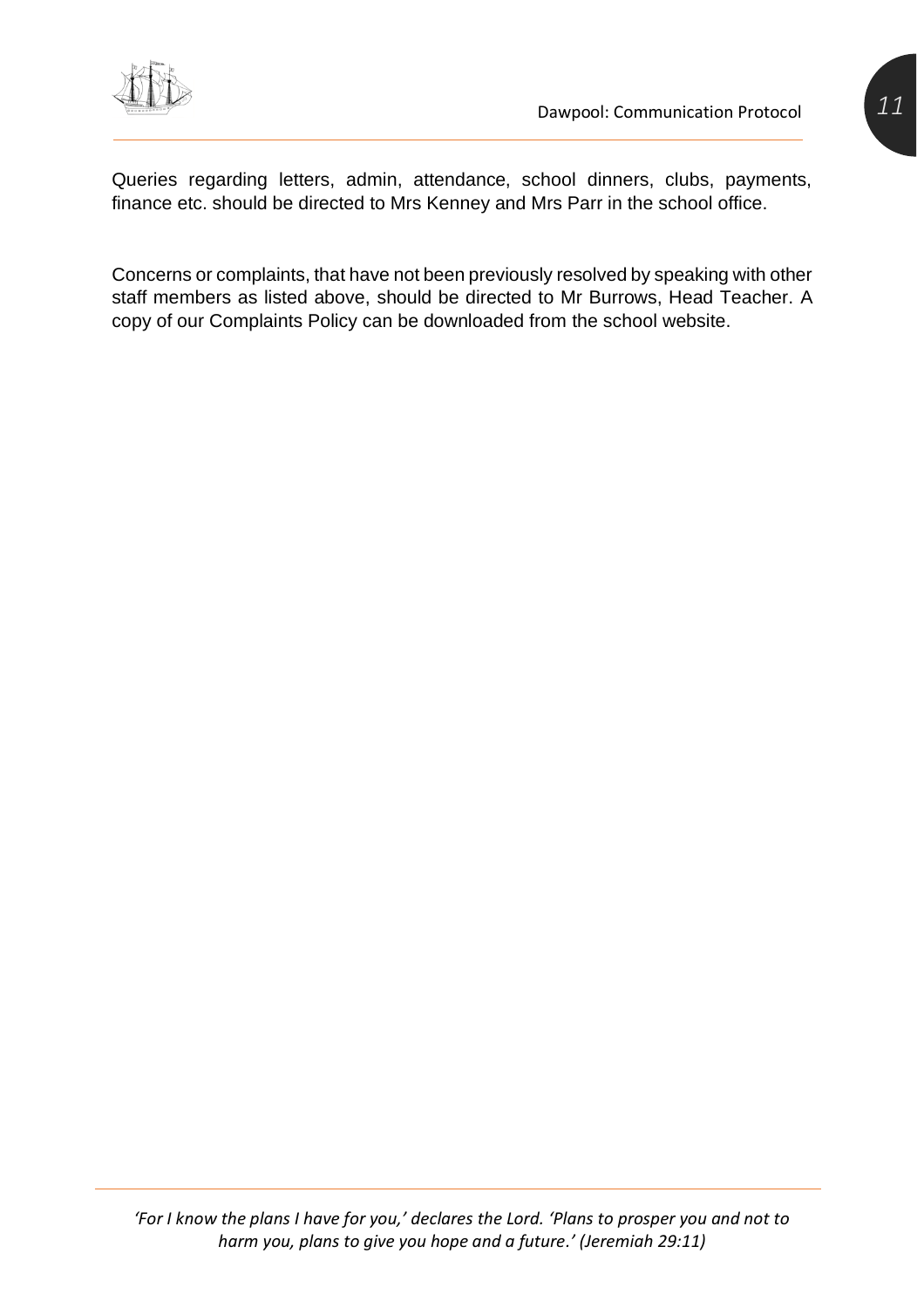

# <span id="page-11-1"></span><span id="page-11-0"></span>**Appendix 3: Schedule of Regular Meetings and Correspondence**

Throughout the course of the school year, the following meetings will be held and information will be provided to all parents.

# <span id="page-11-2"></span>**3.1. Beginning of the year**

In September your child's class teacher will invite you to a 'Learning Links' meeting that will provide you with lots of information including:

- Curriculum and homework information.
- How you can help your child at home with their learning.
- Expectations of your new child's year group.

# <span id="page-11-3"></span>**3.2. Termly Information**

Each Year Group has a page on the school website which is updated regularly to include the latest curriculum information. Parents are encouraged to look at these pages to find out what their child is doing in school.

'The Dawpool News' is published on a Friday afternoon each week and is a means for parents to be kept informed of developments and events within school. This is sent via email. The latest copy of the Dawpool News can also be downloaded from the homepage of the school website. All copies of the Dawpool News are archived on the school website under 'The Dawpool News' tab.

Our main method of communication with parents is via e- mail. Make sure the school office has your email address so you can receive information automatically. We encourage all parents to sign up for this service and it is vital that the school office is notified of any changes to e-mail addresses.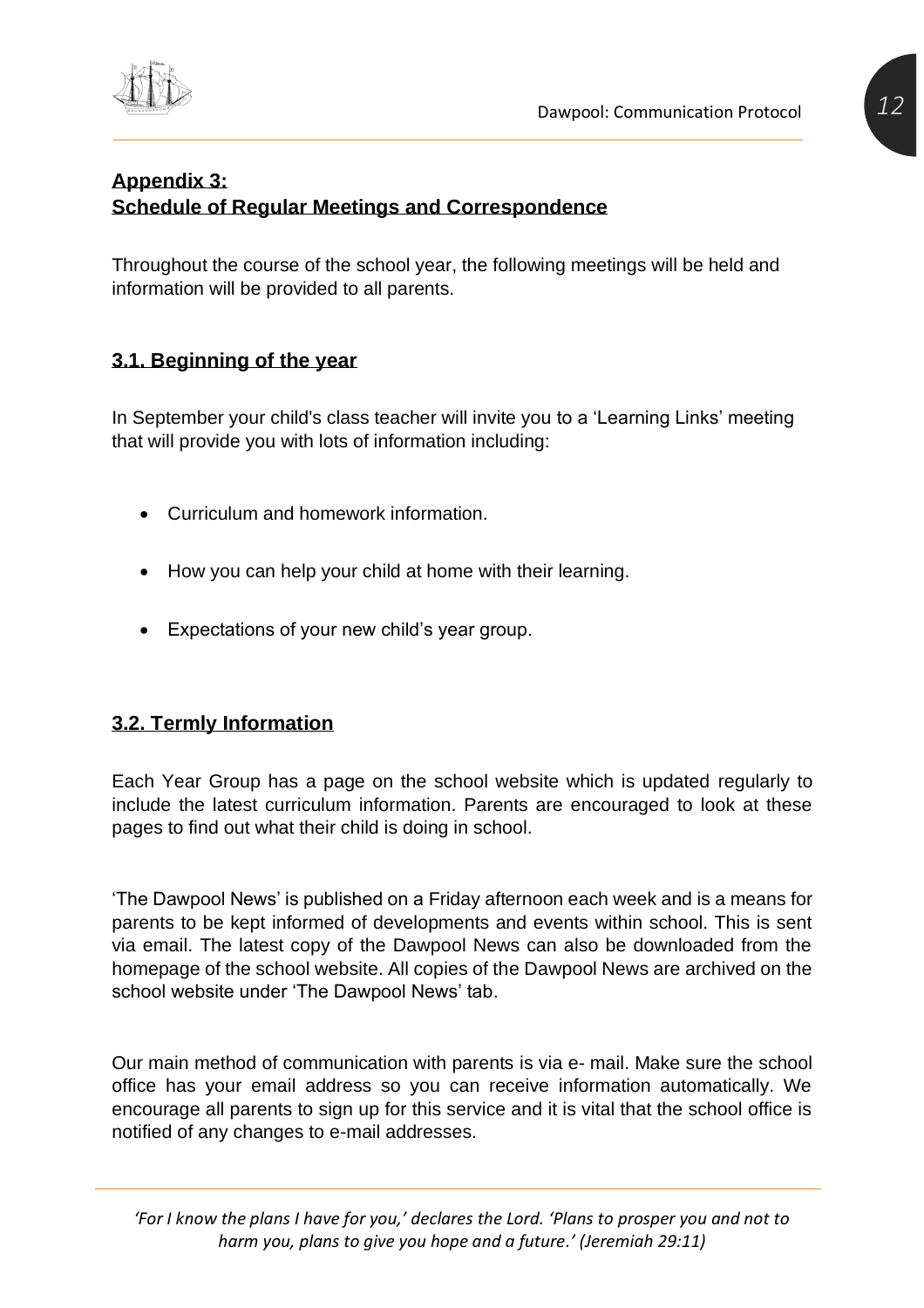

Where a group of parents needs to be kept updated about a situation at short notice, e.g. a class who are delayed returning from a trip, we will use our Twitter feed as this is a quick and efficient way of providing updates, please visit @DawpoolCofE.

The phone will be used to contact parents in the case of an emergency. It is vitally important therefore, that emergency phone numbers are kept up to date and we ask that all parents take responsibility for informing the office of any change to home or mobile phone numbers. We will also use the phone to contact parents in situations where a quick response is required.

Communication procedures relating to first aid and medical emergencies are detailed in the 'first aid' policy which is available on the school website.

# <span id="page-12-0"></span>**3.3. Teacher and Parent Consultation Meetings**

These are important meetings where class teachers meet one-to-one with parents to discuss their child's progress, behaviour and attitudes so that we can work together to help your child realise his or her full potential.

In the autumn and spring terms there is a parents' evening where one-to-one appointments are used to discuss the following agenda:

- Attendance and punctuality
- Behaviour for learning
- Areas of strength and areas for development

In the summer term, after parents have received their child's end of year School Report, there is an opportunity for parents to visit their child's classroom and view their child's work. The teacher will be available to speak to should you have any questions.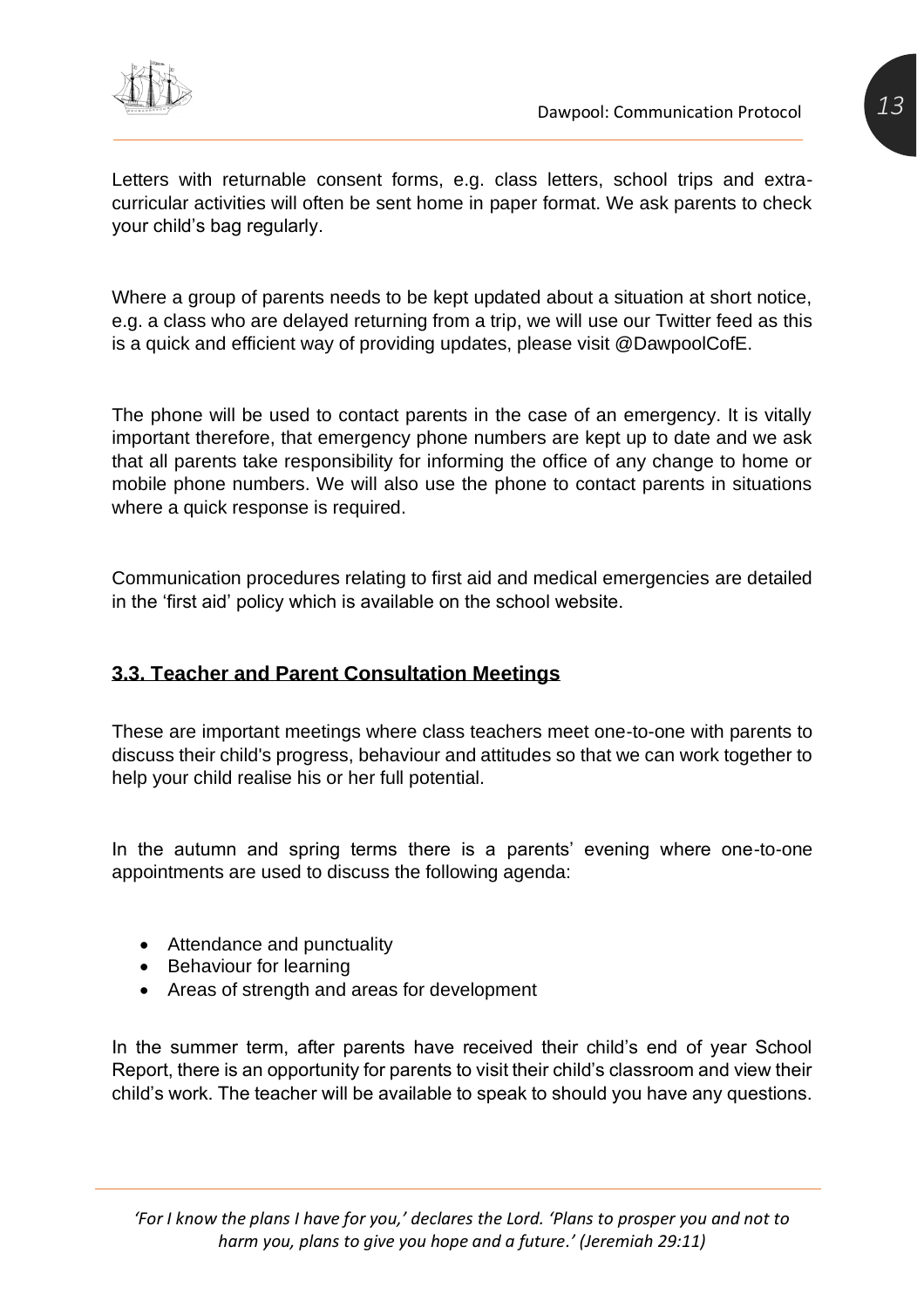

With regards to transition from one class to the next, we allocate sessions in school for all children to spend time in their new class with their new teacher before the end of an academic year. Parents are informed of their child's new class via a letter from the Head Teacher.

# <span id="page-13-0"></span>**3.4. Annual Reports to Parents**

Written reports are sent out in the Summer Term for all Year Groups from Foundation 1 to Year 6.

Throughout their time at school, children are required by law to take a number of statutory tests which are set by government. Parents will receive the following information after the tests:

- Phonics screening test result at the end of Year 1.
- Teacher assessment results at the end of Year 2.
- SATs test results at the end of Year 6.

# <span id="page-13-1"></span>**3.5. Curriculum Workshops, Information and Transition Meetings**

Throughout the year meetings are held to provide information about the various different methods used in school to teach your child and how you can support them with their learning. Dates and times for these workshops are published in the 'Dawpool News' and also published in advance on the calendar section of the school website. We encourage you to attend as many of these meetings as possible as the shared understanding between home and school of teaching methods does help children to learn. Where possible, these meetings will be held in the evening to enable working parents to attend. An overview of the sessions and any other details will be placed on the school website but any parents who cannot attend are always welcome to contact the school if they would like to find out more information.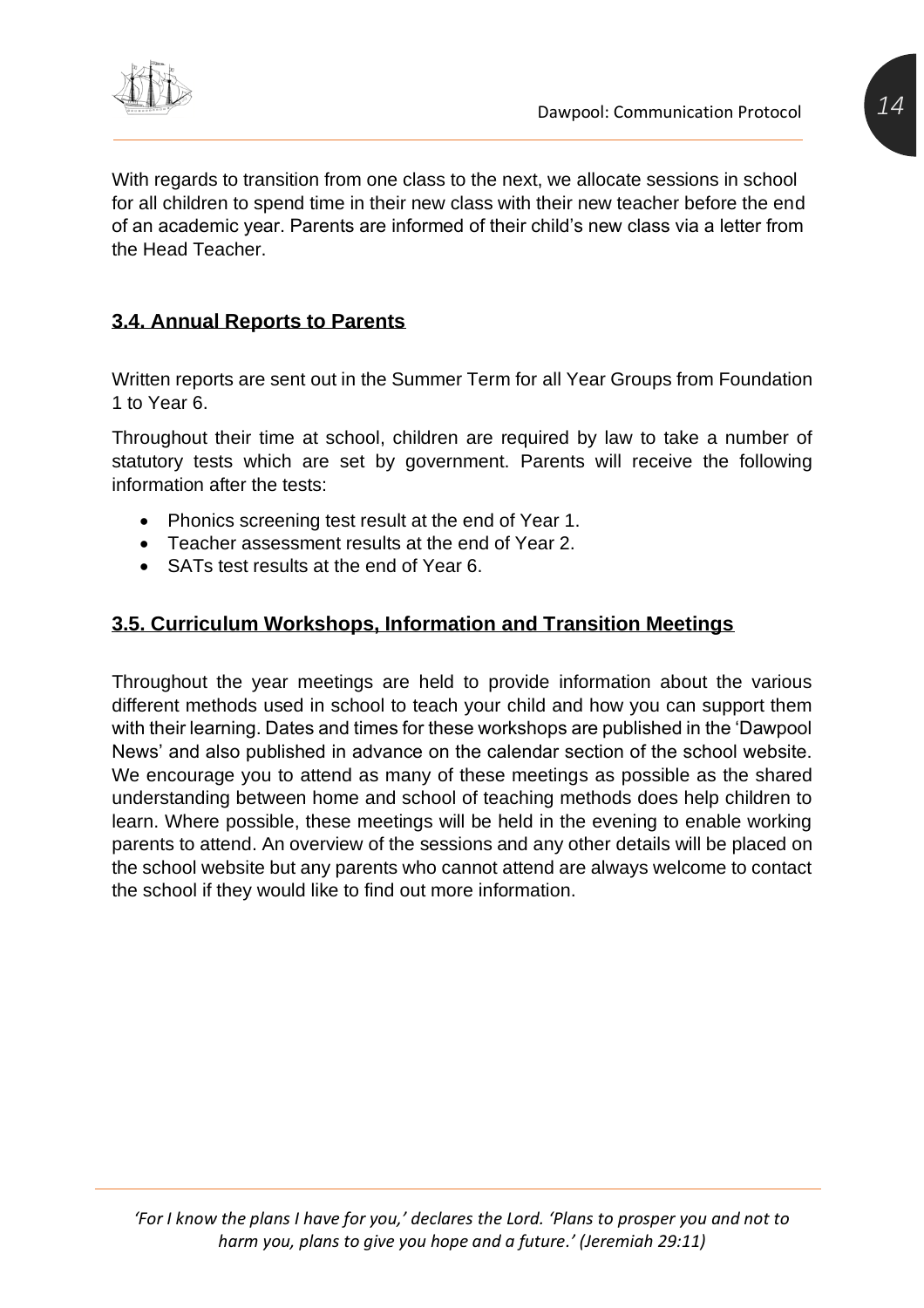

#### <span id="page-14-1"></span><span id="page-14-0"></span>**Appendix 4 Detailed Protocols for Home-School Communication**

#### <span id="page-14-2"></span>**4.1. Protocols for informal discussion with class teachers before and after school**

Teachers will be in their classrooms before the start of the school day and after school to safely welcome and send home all children. Please remember that staff are responsible for the safety of all children in their class at these times and will, therefore, not be able to have long conversations with individual parents. A copy of the school's 'Arrivals and Departures' policy is available on the school website. Parents may wish to leave a message with the member of staff on the school gate in the morning.

If you wish to discuss something urgently with a Class Teacher, please arrange a time to meet or speak on the telephone. The office staff will be able to assist with this.

Alternatively, if the matter is not urgent, please ask or write to the class teacher to make an appointment with them.

# <span id="page-14-3"></span>**4.2. Protocols for meetings with parents**

Meetings in addition to Parents' Evenings are sometimes necessary in order for Home and School to share information about an individual child's needs. These will be arranged in advance at a mutually convenient time.

- Meetings will be held in an appropriate open or private area in the school.
- Staff may ask for a colleague to join the meeting in order to be able to give you the best advice possible or to record information.
- A member of staff or a governor can take notes at meetings if necessary.
- Teachers and Senior Leaders will always try to help you as quickly as possible, but please be aware that they may need to ask another member of staff for